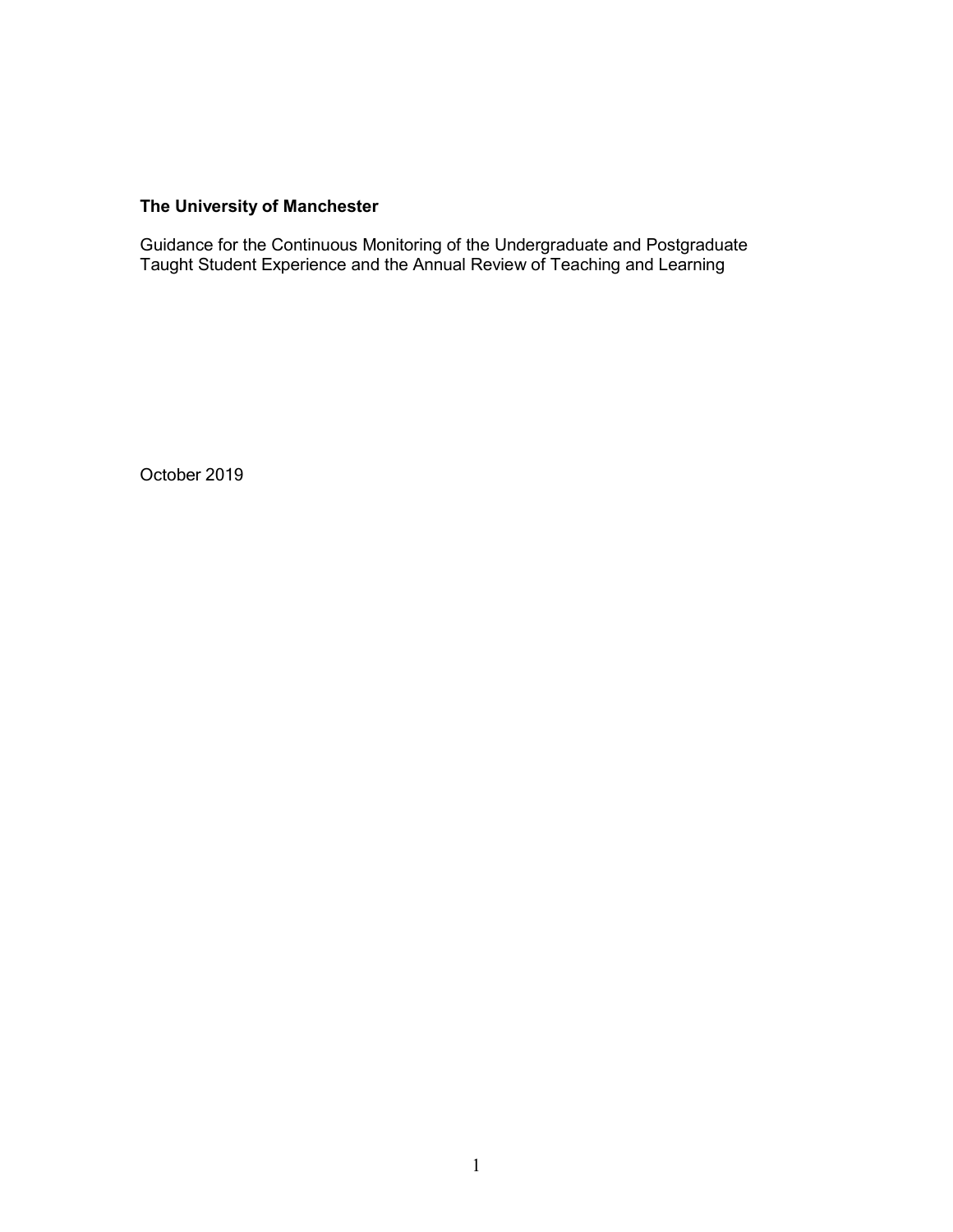# **Contents**

| 1. |                                                                                       |  |
|----|---------------------------------------------------------------------------------------|--|
| 2. |                                                                                       |  |
| 3. | The relationship between continuous monitoring, periodic review and the Annual        |  |
| 4. |                                                                                       |  |
| 5. |                                                                                       |  |
| 6. | The role of the Faculty in continuous monitoring and the Annual Review of             |  |
| 7. | The role of the University in continuous monitoring and the Annual Review of          |  |
| 8. | Suggested timetable for continuous monitoring and the Annual Review of                |  |
|    |                                                                                       |  |
|    | Appendix B – Continuous Monitoring: suggested checklist of issues to be considered 12 |  |
|    | Appendix C - Continuous Monitoring: suggested checklist of evidence sources to be     |  |
|    | Appendix D: Annual Review of Teaching and Learning (ARTL) University report 18        |  |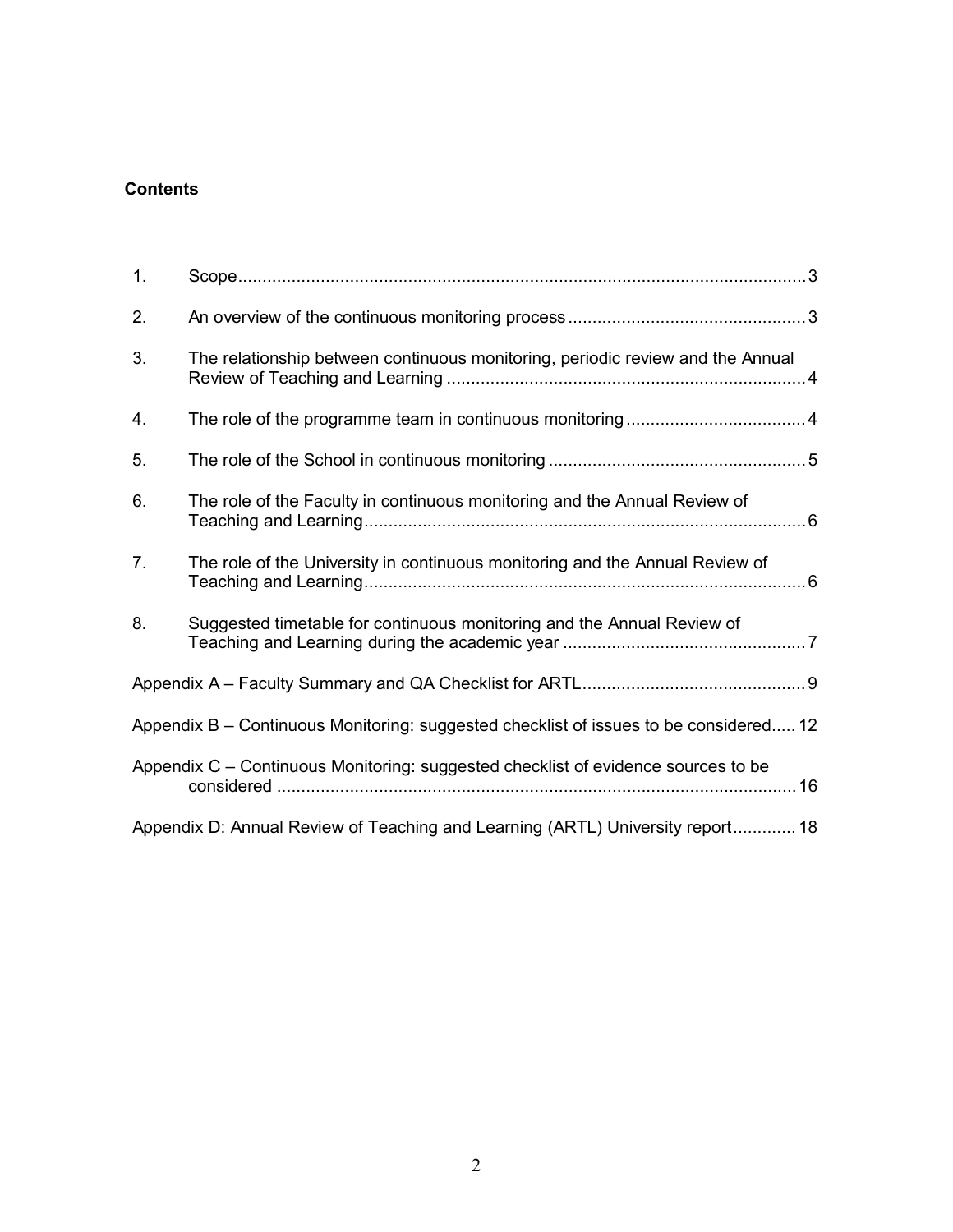### <span id="page-2-0"></span>**1. Scope**

This guidance applies to the continuous monitoring of undergraduate and postgraduate taught programmes of study and credit and non-credit bearing short course provision. It should also be used to consider the student experience at programme level, referencing key Student Voice satisfaction indicators such as the National Student Survey, Postgraduate Taught Experience Survey, feedback from staff, Student Liaison Committees, Destination of Leavers from Higher Education (DLHE) statistics and the results of Unit Surveys.

This document provides general guidance on the continuous monitoring process and the production of School and, where required by Faculty, programme-level [Student Experience Action](http://documents.manchester.ac.uk/display.aspx?DocID=32194) Plans (SEAP)s (Excel document). It may be supplemented by advice from the relevant Faculty Teaching and Learning Office. Where specific supplementary Faculty guidance is in place it should be referred to alongside this document.

The document also sets out the requirements at Faculty and University level relating to the Annual Review of Teaching and Learning (ARTL).

### <span id="page-2-1"></span>**2. An overview of the continuous monitoring process**

The purposes of continuous monitoring are to ensure that the standard of programmes is being maintained and to drive the improvement of the student experience.

Continuous monitoring is a process of *reflection* on the previous academic year and *action planning* for the coming academic year. It must therefore be driven by the reflection of the staff delivering a programme or group of cognate programmes. Staff should also ensure that collaborative programmes such as 'flying faculty' arrangements are included and considered. Validated programmes will be included in the validated partner's own continuous monitoring and reported through the relevant School committee. The University's approach to continuous monitoring is based on a *"conversational, not confrontational"* approach, i.e. honest evaluations based on evidence of what has worked well and what has worked less well.

Although continuous monitoring is a programme-level exercise, Schools will want to consider the outcomes from it and ensure that programmes remain current and valid in the light of developing knowledge in the discipline and its application in practice, and to ensure that appropriate actions are taken to remedy any identified shortcomings. In turn, Faculties will want to be assured by Schools, and to assure the University, that continuous monitoring has been undertaken effectively, that the student experience is being considered appropriately, and that students are engaged in the process.

It may be appropriate for annual returns to professional and statutory regulatory bodies to be used in place of all or part of relevant continuous monitoring output. Schools should discuss individual cases with their Faculty Teaching and Learning Office. However, all School-level continuous monitoring returns must include a SEAP.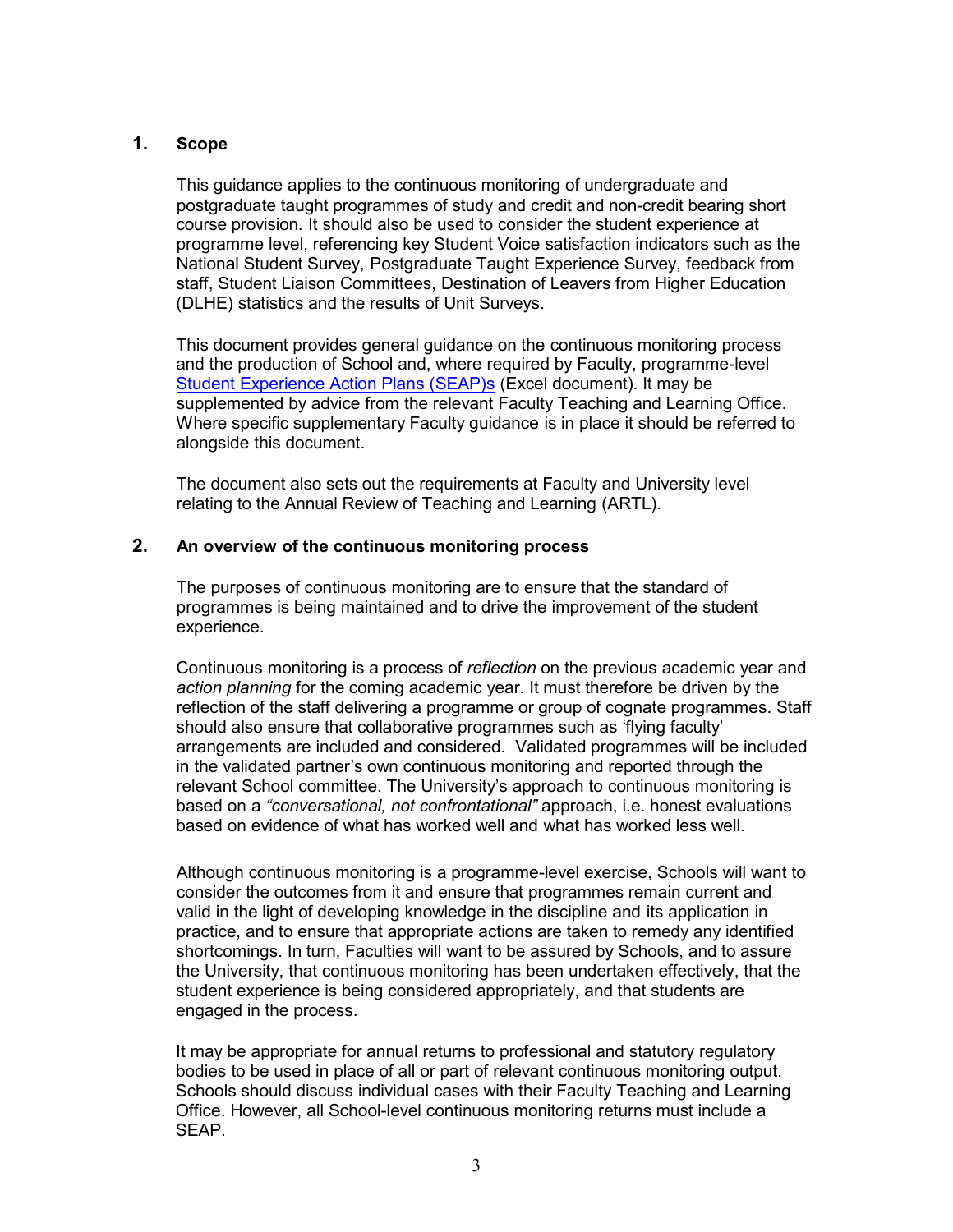### <span id="page-3-0"></span>**3. The relationship between continuous monitoring, periodic review and the Annual Review of Teaching and Learning**

Continuous monitoring complements the periodic review procedure, and both inform the Annual Review of Teaching and Learning. A brief overview of the differences and the relationship between the processes is given here:

**Continuous monitoring** is an ongoing process of *reflection* and *action planning*. It should be driven by the staff delivering a programme or group of cognate programmes. Programme teams are asked to reflect on the effectiveness of programmes as delivered during the year, identifying:

- particular achievements;
- any issues beyond their control that have affected their work;
- aspects that need to be addressed in the short term and recorded in an action plan;
- current or possible future developments within the academic or professional community and the market environment.

**Periodic review** is a *review*, normally at School level, *of the continuing validity and relevance of programme aims and intended learning outcomes, the quality of the student experience and a School's management of its programmes (or discipline areas)*. Periodic review also includes a review of the portfolio of programmes, assessing subject health and planning for future provision. Periodic review is developmental and based on a dialogue between peers including at least one external subject specialist and one student. Periodic review is undertaken by the Faculty who produce a report for consideration by the School, Faculty and Vice-President (Teaching, Learning and Students). A synopsis of the findings from these reports that are relevant at institutional level is considered at the ARTL.

**Annual Review of Teaching and Learning** is an opportunity for the University, in the form of the Teaching and Learning Group, to *consider the completeness and effectiveness of the institution's QA processes* through summary reports from Faculties based on the consideration of Schools' SEAPs, and information and analysis (e.g. External Examiner comments, trends in periodic review outcomes) provided by the Teaching and Learning Support Office. An institutional action plan is produced as a result.

### <span id="page-3-1"></span>**4. The role of the programme team in continuous monitoring**

As part of the continuous monitoring procedure, programme teams are asked to reflect on the effectiveness of programmes delivered during the year, identifying:

- particular achievements and good practice relating to:
	- o feedback, assessment and personalised learning;
	- o feedback to and from students;
	- o support for learning and improving the learning environment;
	- o curriculum and teaching organisation;
	- o staff development;
	- o student engagement, including student representation structures;
	- o Peer Assisted Study Sessions (PASS) and peer mentoring, including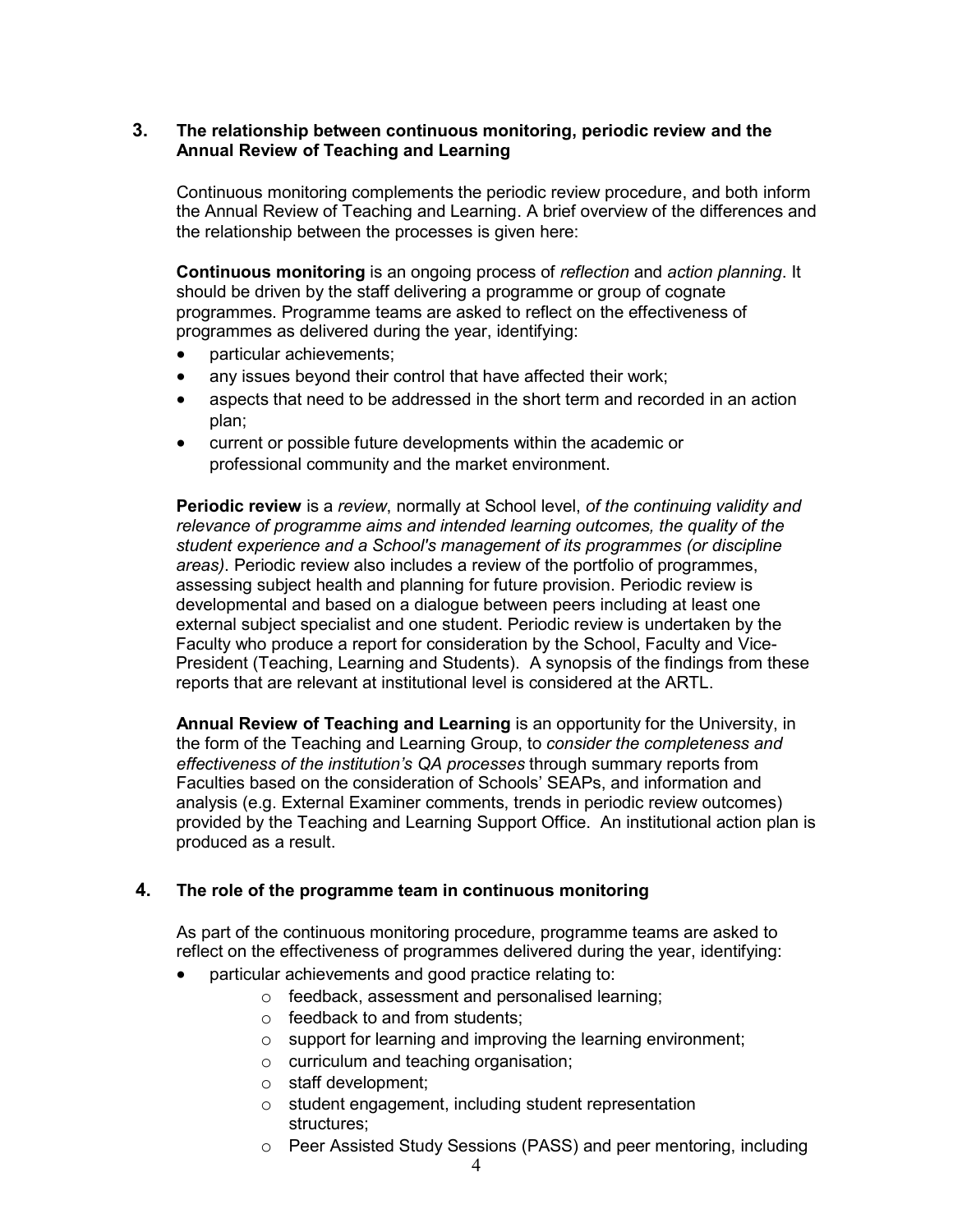consideration of the completed benchmarking proformas and summaries of good practice, challenges and areas for development submitted by the schemes' coordination teams.

- any issues beyond the control of the programme team that have affected their work;
- aspects that need to be addressed in the short term and recorded in a SEAP or action plan;
- current or possible future developments within the academic or professional community and the market environment, e.g. an indication of the development of programmes in the longer term or where the development of new programmes may be appropriate. These developments should be recorded in the action plan as appropriate and may include:
	- o actions in response to DLHE statistics;
	- o steps taken to implement and embed the Student Charter.

Although this reflection will occur naturally throughout the academic year, programme teams will find it beneficial to undertake an evaluative overview at the end of the year and to plan actions for the forthcoming academic year. The format of the output from this overview will be determined by each School, and Programme Directors should therefore refer to specific guidance provided by their School. The format may be, for example, the minutes of a specific programme committee meeting or a pro forma.

The programme-level document may, as required by the parent School or Faculty, take the form of a **[SEAP](http://documents.manchester.ac.uk/display.aspx?DocID=32194)** (Excel document) or action plan.

However, all programme-level returns must include an action plan, which must indicate what actions need to be taken, by whom, and in what timescale. The action plan should reflect the partnership between academic staff and PS staff in delivering an excellent student experience.

The programme team's output, including their action plan, must be passed to the School and monitored by the Programme Committee throughout the year.

### <span id="page-4-0"></span>**5. The role of the School in continuous monitoring**

Continuous monitoring output from programme committees (or equivalent) should be considered by the appropriate School-level committee. The School- level discussion should include a summary of areas of good practice that have been identified, areas for improvement that are of particular note or that are common across programmes, and an outline of action required by the School (or Faculty and/or University as appropriate).

It is good practice, where resources permit, to have some kind of internal involvement and scrutiny by peers from the Faculty as part of this process. This could be, for example:

- by attendance at the School meeting (members of the Faculty committee which oversees continuous monitoring, but who are not members of the School in question, could attend the School meeting in order to discuss the output of continuous monitoring with colleagues);
- by scrutinising documentation (members of the Faculty committee could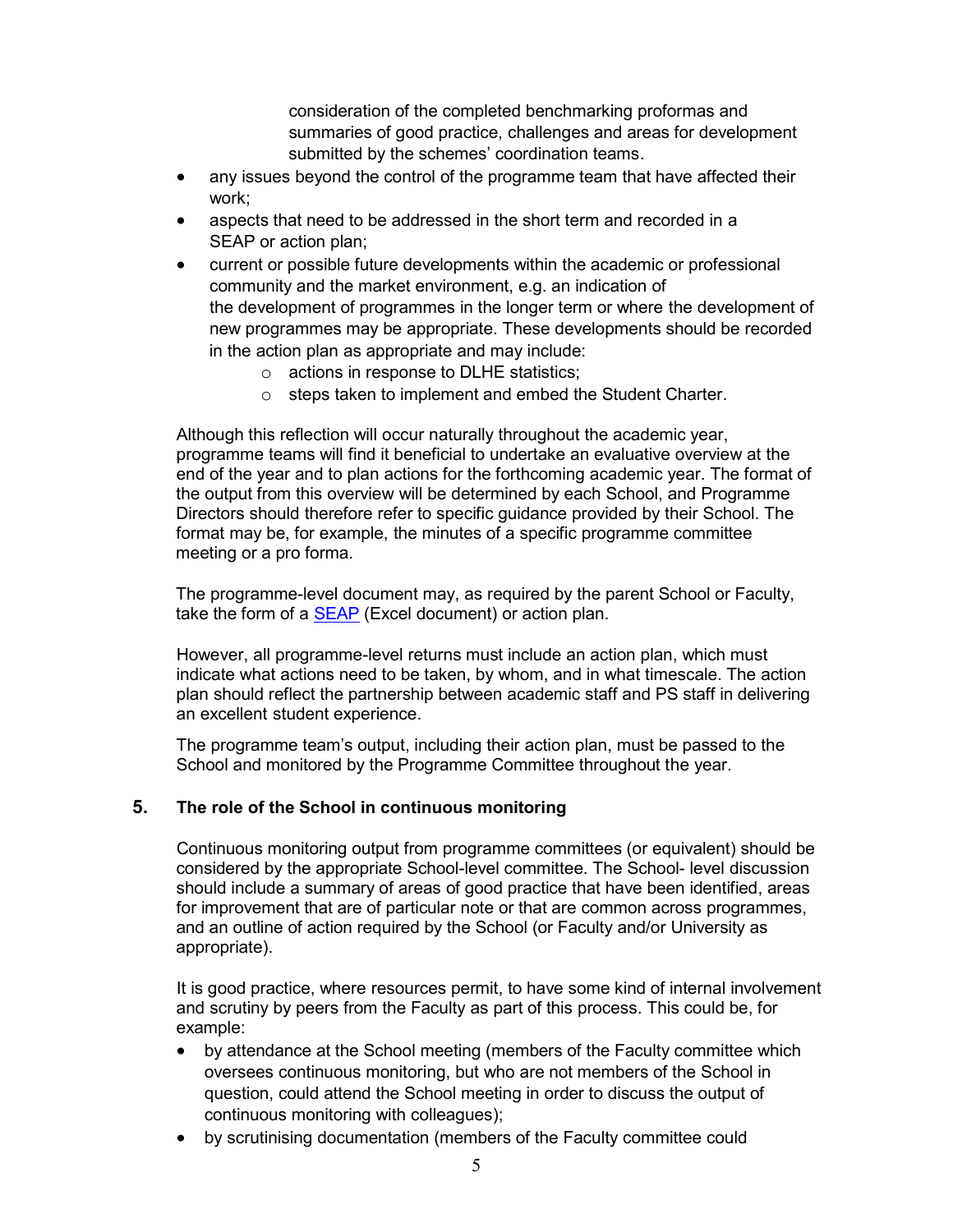scrutinise key documents produced as the output of continuous monitoring and feed back to the School);

• a formal Faculty-led Annual Review of Schools.

The format of the output from the School's deliberations will be determined by each Faculty, and Teaching and Learning Directors should therefore refer to specific guidance provided by their Faculty. The format may be, for example, the minutes of a committee meeting or a pro forma.

However, all School-level returns must include a SEAP, which must indicate what actions need to be taken, by whom, and in what timescale, and must follow the template set out in Appendix E and available at <http://documents.manchester.ac.uk/display.aspx?DocID=32194> (Excel document).

The SEAP should reflect the partnership between academic staff, PS staff and students and their representatives in delivering an excellent student experience, and state the intended impact on the student experience.

The School's output, including their SEAP, must be passed to the Faculty, and should be monitored by the School throughout the year.

### <span id="page-5-0"></span>**6. The role of the Faculty in continuous monitoring and the Annual Review of Teaching and Learning**

Continuous monitoring output from Schools should be considered by the appropriate Faculty-level committee. Each Faculty should produce a summary report based on the themes and issues identified in the SEAPs, highlighting issues for urgent attention and common themes across Schools. This report should be submitted to the Annual Review of Teaching and Learning in December for consideration along with the School SEAPs (see template at Appendix E and

[http://documents.manchester.ac.uk/display.aspx?DocID=32194,](http://documents.manchester.ac.uk/display.aspx?DocID=32194)

which must be used for all SEAP returns) and the Faculty QA Checklist (see Appendix A) to certify compliance with key quality assurance procedures. Faculty-level SEAPs are not required.

### <span id="page-5-1"></span>**7. The role of the University in continuous monitoring and the Annual Review of Teaching and Learning**

The Annual Review of Teaching and Learning is held every December and is conducted as an annual, extended meeting of the Teaching and Learning Group (TLG). At this meeting, the Vice-President (Teaching, Learning and Students) and members of TLG consider:

- an annual evaluation report prepared by the Division of Teaching, Learning and Student Development (TLSD) (see Appendix D);
- summary reports from Faculties (see paragraph 6);
- all the School-level SEAPs:
- other thematic discussion items as appropriate

The objectives of the ARTL are:

• to ensure the completeness and effectiveness, and where necessary the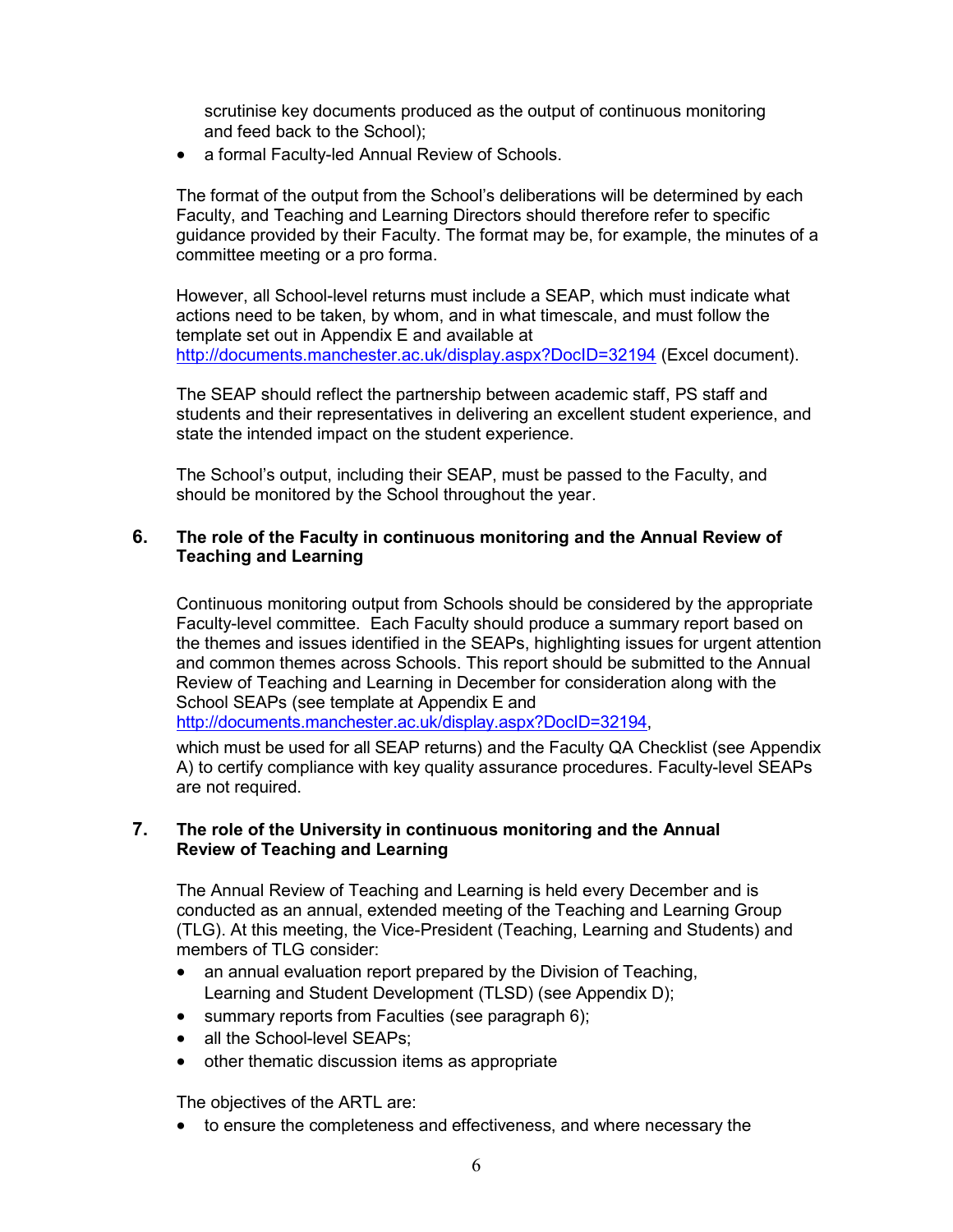further development of, policies, procedures and structures to support teaching and learning;

- to ensure the full and effective implementation of procedures for:
	- o programme approval and amendment;
	- o continuous monitoring;
	- o periodic review;
	- o collaborative review;
	- o external examining;
- to build on the outcomes of policies and procedures to support teaching and learning in order to further develop approaches to enhancing the quality of provision;
- to seek assurances from Faculties that quality assurance processes and assessment practices have taken place, in accordance with the Assessment Framework and the Quality Framework.

The process is based on peer review that is collective, reflective and respectful, and the meeting focuses on critical reflection, dialogue and action planning.

Annual themes are used to structure the review process so that all aspects of the University's policies, procedures and structures in respect of teaching and learning are reviewed annually. Institutional issues are fed up through programmes, Schools and Faculties using the continuous monitoring process, for consideration at the appropriate level.

Following this meeting, a report summarising the discussion is produced. This report records examples of innovative practice and sets agreed actions in an institutional level action plan. The implementation of the institutional level actions is monitored by TLG.

### <span id="page-6-0"></span>**8. Suggested timetable for continuous monitoring and the Annual Review of Teaching and Learning during the academic year**

Outcomes from continuous monitoring should feed into the continuous planning and accountability meetings with Schools and Faculties that take place in the autumn. The following timescale for continuous monitoring and production of SEAPs is suggested, but not prescribed:

### **June (end of second semester):**

Programme committees or equivalent meet to consider the output of continuous monitoring throughout the academic year in accordance with the checklist at Appendix B. Minutes of the meeting or evidence of the continuous monitoring process, plus action plans, should be produced and considered by a School-level committee by approximately the end of June.

**September:** Faculty committees meet to consider the output from the School level monitoring activities, including the SEAPs.

**October:** School level **[SEAPs](http://documents.manchester.ac.uk/display.aspx?DocID=32194)** and completed Faculty QA Checklists (see Appendix A) are submitted by Faculties to the TLSD.

**December:** TLG's Annual Review of Teaching and Learning considers the TLSD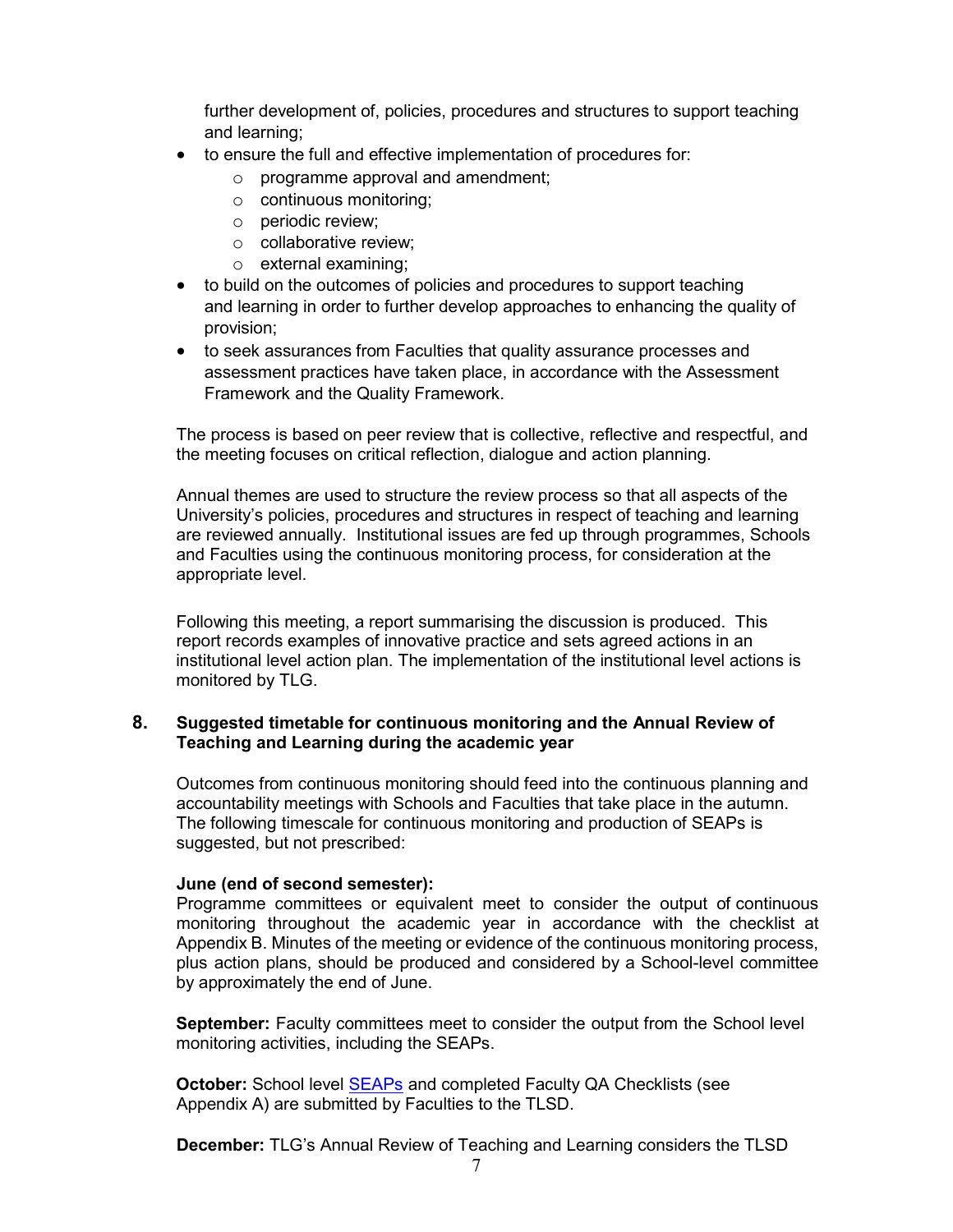annual evaluation report, written summary reports from Faculties (tabled, 2 page maximum) that highlight trends or matters of institutional interest, both retrospective and forward-looking, from their Schools' SEAPs, Faculty QA proforma checklists, and the School SEAPs themselves. A report and institutional action plan is produced for implementation during the following year.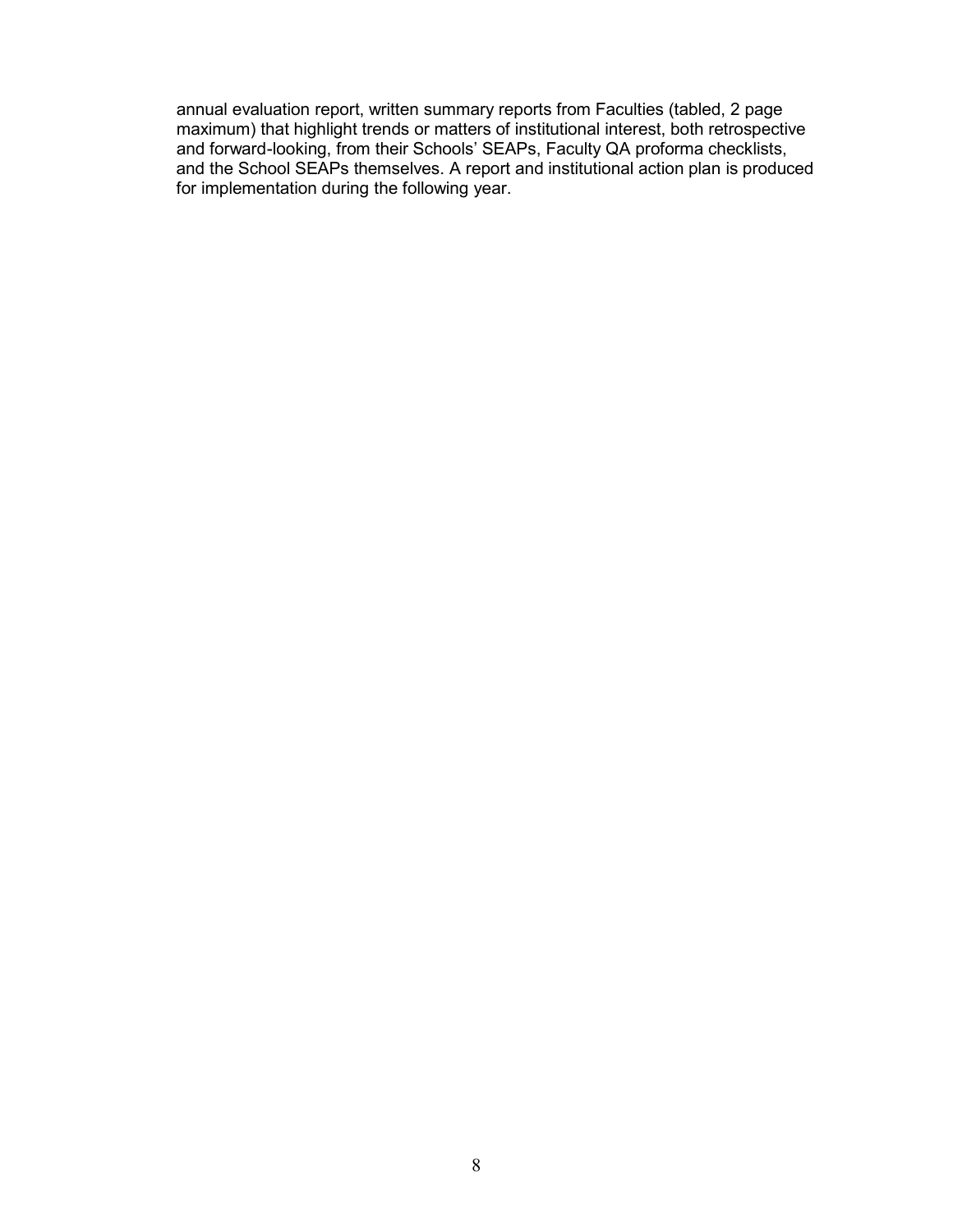### <span id="page-8-0"></span>**Appendix A: Faculty Summary and QA Checklist for ARTL**

The Faculty Annual Evaluation happens on a continuous cycle throughout the year, with discussion taking place through Faculty Teaching and Learning Committees. Discussions cover three main areas:

- issues arising, and actions being taken forward from, Schools' Student Experience Action Plans, continuous monitoring discussions and periodic review events. Faculty-wide issues or those that concern a number of Schools within a Faculty. Trends, issues, innovations and key changes that have had a significant impact and either require discussion and/or may be of interest to others;
- a reflection on the completeness and effectiveness of policies, procedures and structures to support teaching and learning;
- a QA Checklist of assurances from Faculty (template follows) that their responsibilities with respect to the function of the Quality Framework have been completed and are sustainable into the forthcoming academic year, and that confirms how students have contributed to, and been made aware of, the SEAP.

The QA Checklist sets out a series of prompts to structure the Faculty Evaluation agenda, which can be incorporated within the usual business. The Faculty Evaluation report is a summary of the year's activity and should be submitted to the Annual Review of Teaching and Learning meeting in December each year. The Faculty Evaluation should cover undergraduate and postgraduate taught programmes, including collaborative provision and credit and/or non-credit bearing short course provision.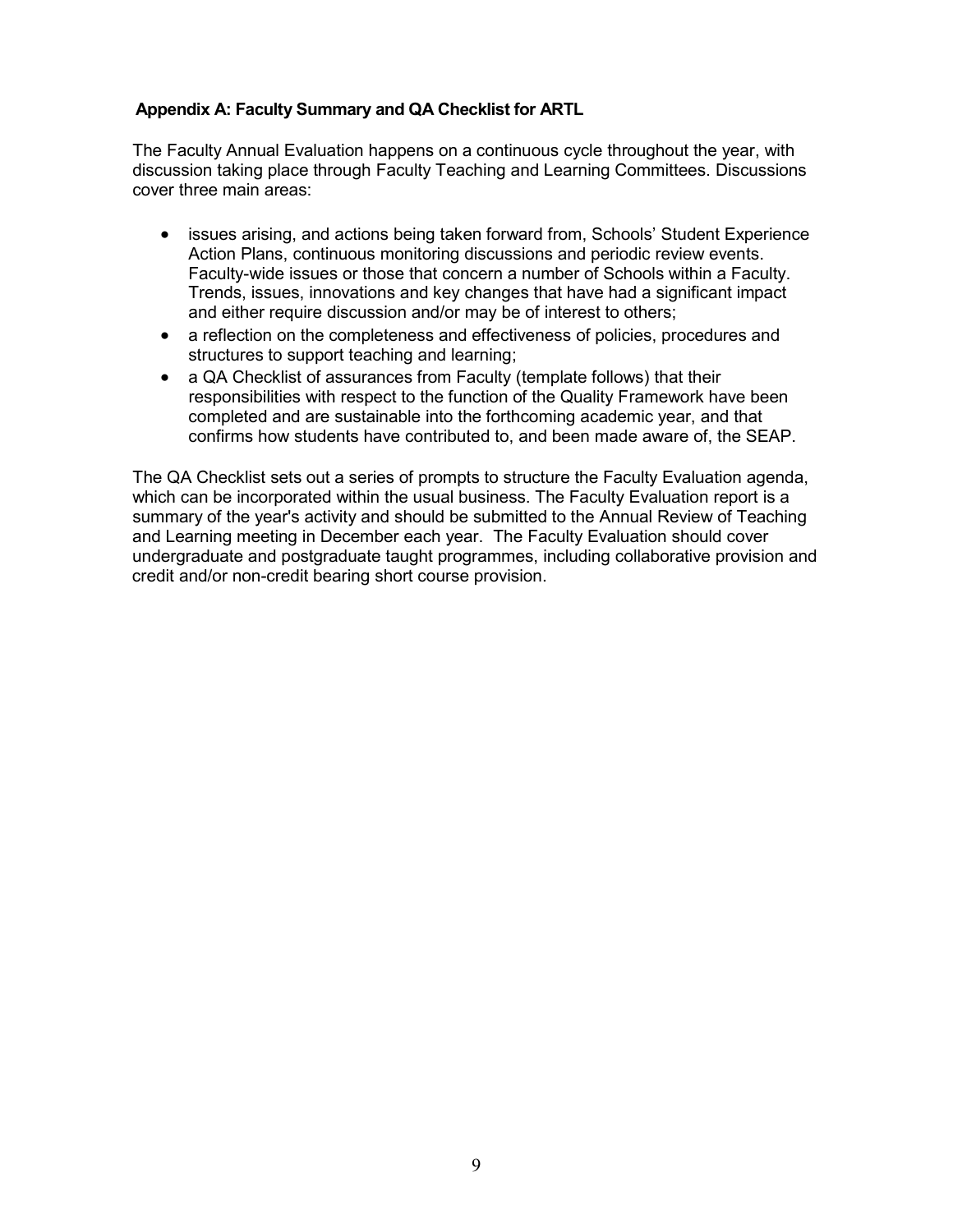#### Faculty Quality Assurance Proforma

*Please ensure the following statements are responded to and add comments if required. The sheet should then be submitted in October as part of the evidence for the Annual Review of Teaching and Learning meeting of TLG in December).*

### **Faculty:**

#### **Academic Year:**

1. Did all [continuous](http://www.staffnet.manchester.ac.uk/tlso/quality/monitoring-review/continuous-monitoring/) monitoring take place for all programmes within each School of your Faculty, as per the requirements of the [University's Quality Framework?](http://www.staffnet.manchester.ac.uk/tlso/quality/)

YES/ NO Comments:

2. Did all necessary periodic review of programmes that were due in this academic year, on the 5 or 6-yearly cycle, take place for every programme in the Faculty, as per the [University's guidance on periodic reviews?](http://www.staffnet.manchester.ac.uk/tlso/quality/monitoring-review/periodic-review/)

YES/ NO Comments:

3. Are you satisfied that all necessary internal procedures are in place within the Faculty to ensure the function of the [University's Quality Framework](http://www.staffnet.manchester.ac.uk/tlso/quality/) and the maintenance of quality and standards?

YES/ NO Comments:

4. Did all Schools within your Faculty consider, action and respond to External Examiner reports as specified in the Guidance on External Examiners [Procedures?](http://documents.manchester.ac.uk/display.aspx?DocID=13287)

YES/ NO Comments: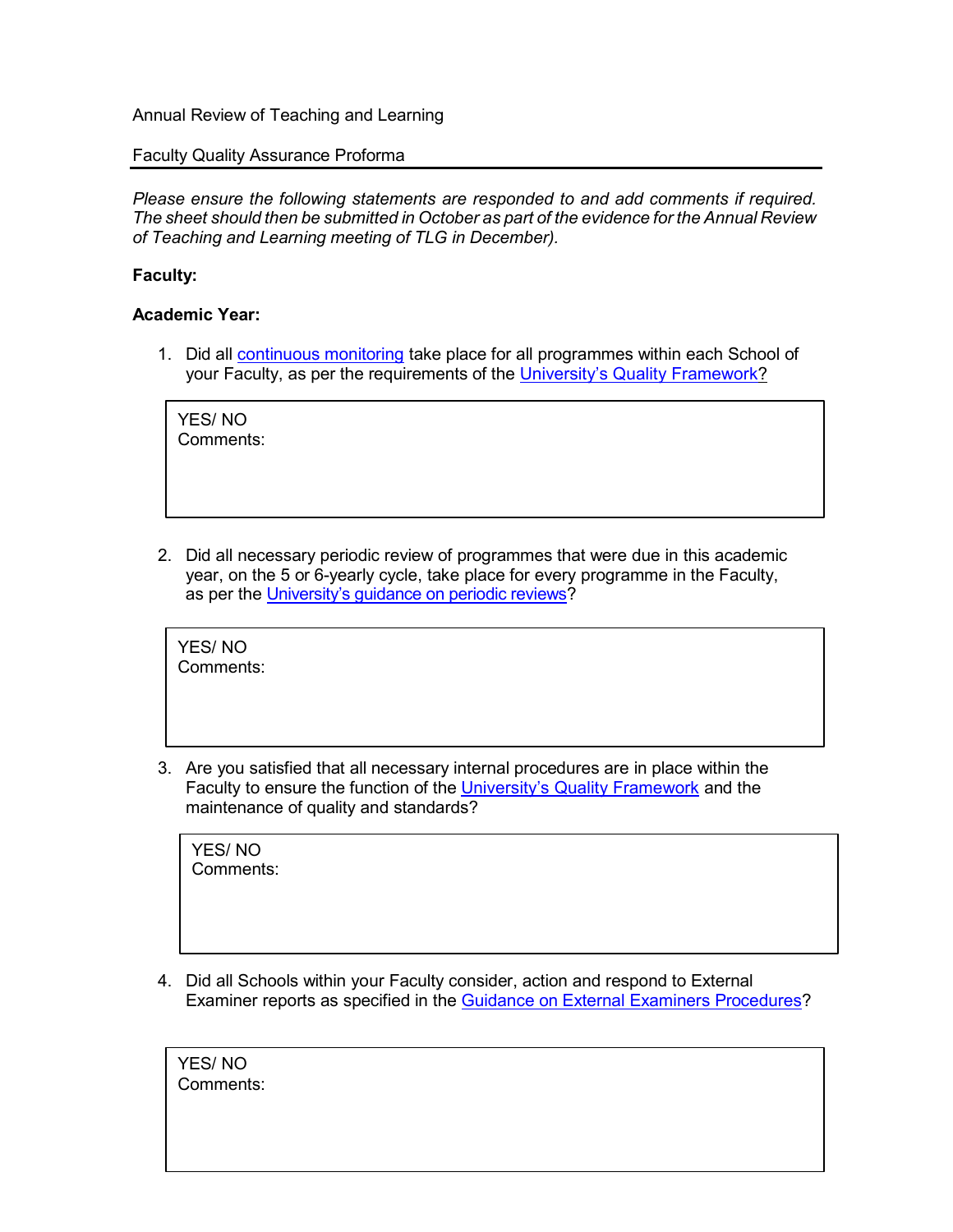5. Were all final Examination Boards conducted anonymously?

YES/ NO Comments:

6. Was Collaborative activity approved, monitored, reviewed and supported appropriately, as per the [Guidance and](http://www.staffnet.manchester.ac.uk/tlso/quality/collaborative-validated-provision/) Procedures for the Quality Assurance [of](http://www.staffnet.manchester.ac.uk/tlso/quality/collaborative-validated-provision/) [Collaborative Provision?](http://www.tlso.manchester.ac.uk/quality-framework/collaborative/)

YES/ NO Comments:

7. Was the student voice sought and incorporated into SEAPs and programme-level action plans?

YES/ NO Comments:

8. Were the Faculty and its Schools provided with appropriate guidance in the form of Web based documents and other advice and guidance to inform your implementation and application of the University's **Quality [Framework?](http://www.staffnet.manchester.ac.uk/tlso/quality/)** 

YES/ NO Comments: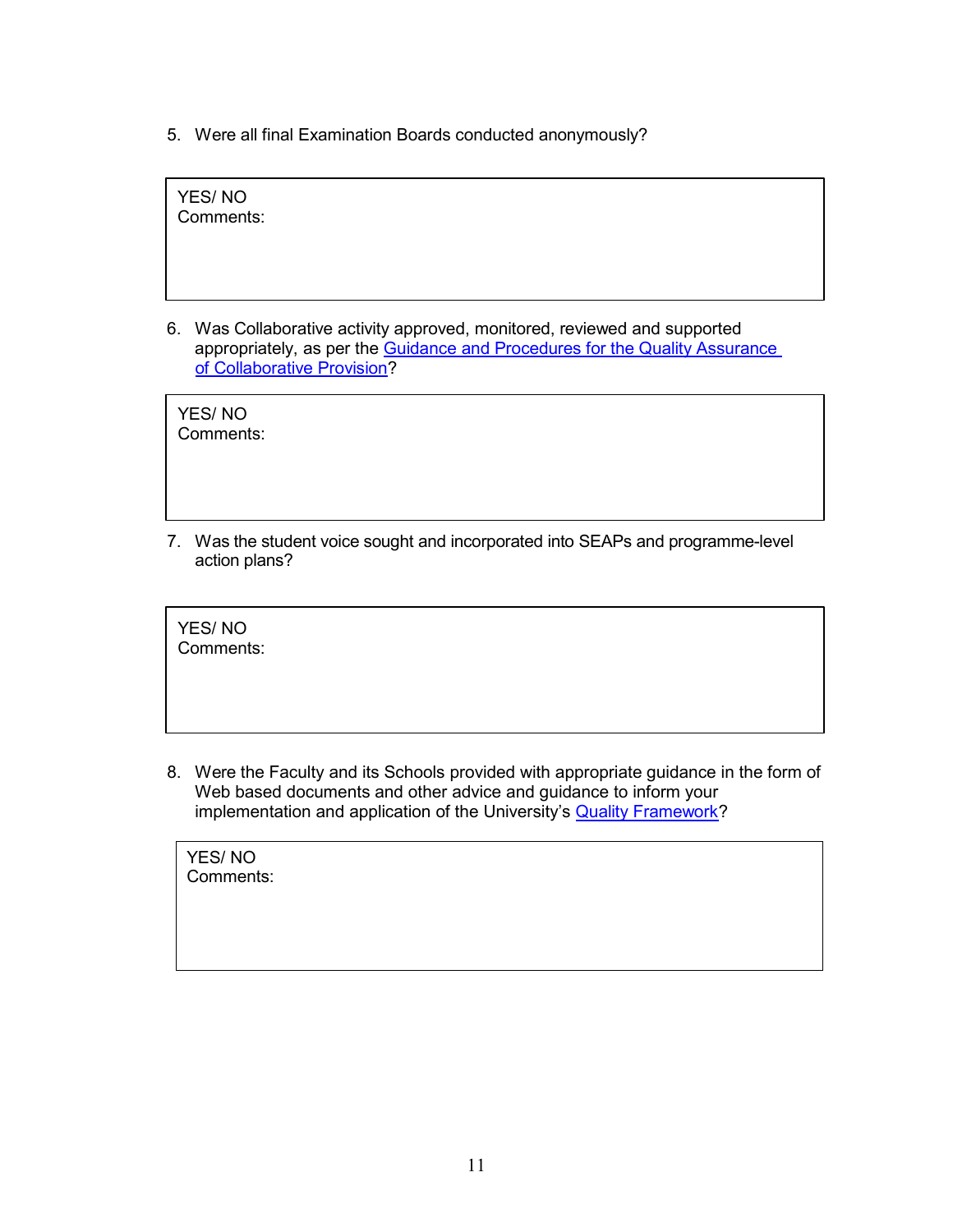#### <span id="page-11-0"></span>**Appendix B: Continuous Monitoring: suggested checklist of issues to be considered**

These issues should be considered by programme teams/Schools as part of the continuous monitoring process:

Outstanding actions from the previous year's SEAP or action plan Consideration of the SEAP or action plan compiled as part of the previous year's continuous monitoring procedure.

#### Comments from External Examiners

Including commendations and issues recommending further action (at School or University level). Programme teams should include any actions in the continuous monitoring action plan. If the External Examiner's annual report is not available at the time continuous monitoring is being considered, then oral comments made by External Examiners at Examination Board meetings should be referred to. Comments regarding whether all External Examiners have received a response to their reports and whether they have been appropriately acted upon, where relevant, as specified in the University's Guidance on [External Examiner](http://documents.manchester.ac.uk/display.aspx?DocID=13287) [Procedures.](http://documents.manchester.ac.uk/display.aspx?DocID=13287) Comments regarding whether all final Examination Boards are being conducted anonymously.

#### Consideration of External Examiners' reports by SSLCs

External Examiners' reports should be shared with student representatives at Staff Student Liaison Committees - SSLCs (or other appropriate forum), along with information about any actions carried out by the programme team/School in response to External Examiners' comments. Details of how the programme is managing this process should be collected and reviewed by Faculties as part of the continuous monitoring process.

Recruitment, retention, progression and achievement by students Comments on any particular trends noted during the year.

Information, advice and guidance to students and published information Comments on the effectiveness of information, advice and guidance to students

Comments about how information is given to students about their programme (e.g. handbooks and web information, including the HEFCE KIS data) and how the programme team (including PS staff) ensures this is kept up to date and accurately describes University, Faculty and School policies and procedures.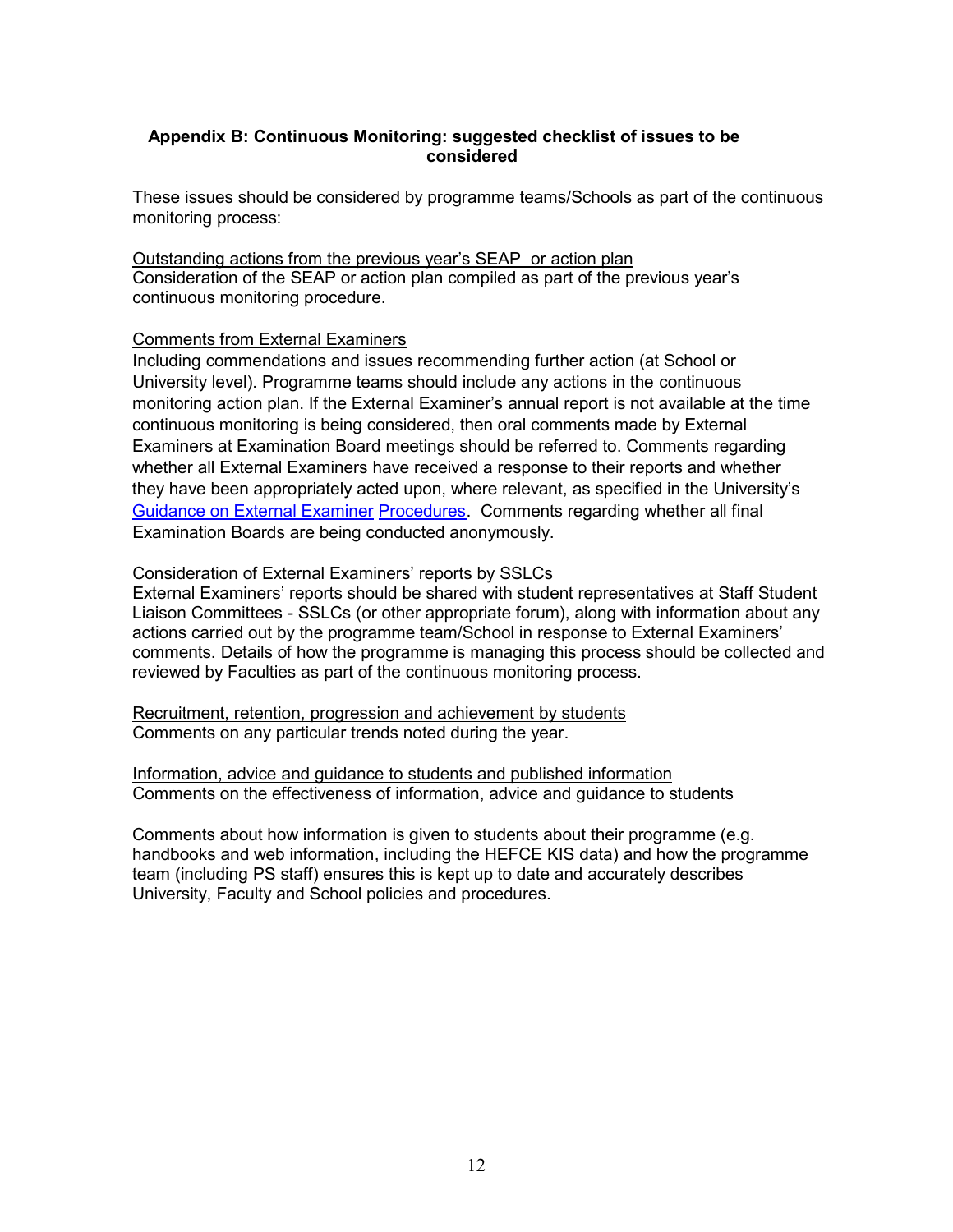## Student Charter

Comment on the progress made with the implementation of the Student Charter by programme teams, including reference to feedback from staff and students.

### Manchester Induction Framework and Welcome Week

Review the operation of Welcome Week and the [Manchester Induction](http://documents.manchester.ac.uk/display.aspx?DocID=1933) Framework, including the support and contribution of PS staff.

### Student engagement and responding to feedback (from students and staff)

Comments made by students throughout the year. This should include School responses and actions taken following feedback from the National Student Survey, Postgraduate Taught Experience Survey, unit surveys, staff-student liaison committee minutes and issues raised by student representatives on School committees.

### PASS/ Peer Mentoring

Comment on any actions required in the subsequent academic year, including consideration of:

- **•** whether schemes meet minimum requirements, and if not why not;
- **how peer support supports/enhances the student experience;**
- how peer support can be developed further.

#### Professional, statutory and regulatory bodies

Accreditation reports and visits received during the year – commendations and areas requiring action.

#### Other feedback

Any input from employers or authoritative sources from within the discipline, e.g. from industrial advisory panels, and any input gained from alumni.

### **Employability**

DLHE information on student employment from the Careers Service should be considered. Please see:<http://www.staffnet.manchester.ac.uk/supporting-students/careers/> or contact [careers@manchester.ac.uk](mailto:careers@manchester.ac.uk) or your Faculty contact in the Careers team for further information.

In addition, some useful prompts for discussion could include:

- Consider the percentage of graduates going into positive destinations i.e. graduate-level work and/or further study.
- Consider the appropriateness of the curriculum in terms of developing the skills, knowledge and personal attributes needed to boost student employability, with reference to feedback from graduate recruiters.
- Do students understand how their degree programme has been designed to develop their employability?
- How are Academic Advisers and other staff supported to provide an appropriate level of careers support to students including being able to signpost students to appropriate University resources, such as the Careers Service and the Study Abroad Office?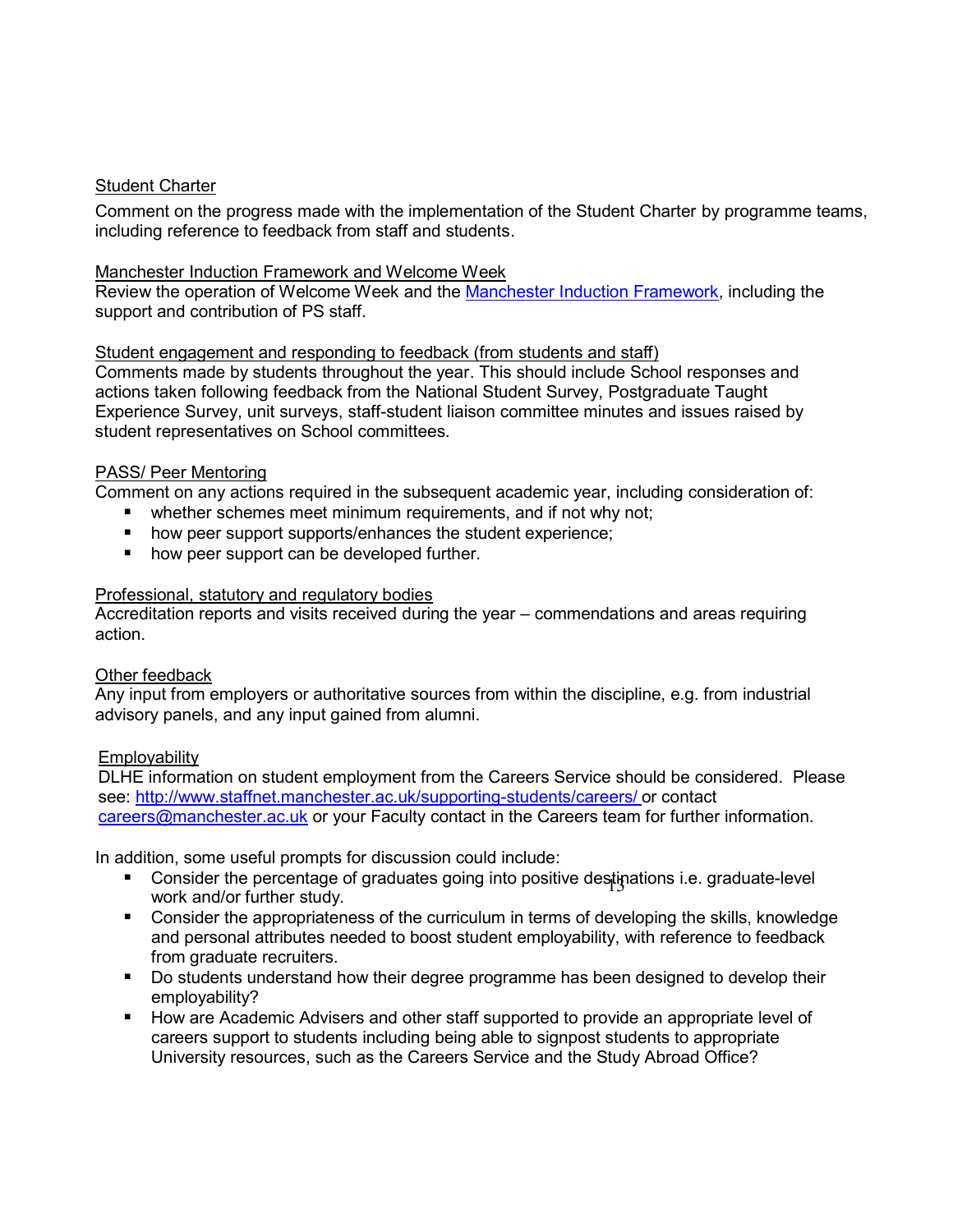- How are the Employability resources in the [Advising Toolkit](http://www.staffnet.manchester.ac.uk/tlso/toolkits/academicadvising/) used?
- **Does the programme encourage students to seek appropriate work experience, including** internships and volunteering and how are students encouraged to undertake co-curricular activity to help develop their employability?
- How are students encouraged to take ownership for developing their employability throughout all stages of their experience from recruitment to graduation?
- **How does the programme get the maximum benefit from its relationship with the Careers** Service and from other colleagues across Faculties and Schools to support the employability of its students?
- How does the School demonstrate that it gets the maximum benefit from feedback from a wide range of stakeholders, including employers and alumni, to support the employability of its students?

## Curriculum development and learning support

An evaluation of the continuing effectiveness and currency of the curriculum and of assessment in relation to the intended learning outcomes of the programme. This will include the provision of learning support and learning resources. This should also include support provided by eLearning teams and other PS staff.

### Collaborative activity

Comments about whether all collaborative activity is approved, monitored, reviewed and supported appropriately, as per the [Guidance and Procedures](http://www.staffnet.manchester.ac.uk/tlso/quality/collaborative-validated-provision/) for the Quality Assurance of [Collaborative](http://www.tlso.manchester.ac.uk/quality-framework/collab/collaboration-policy/)  [Provision.](http://www.tlso.manchester.ac.uk/quality-framework/collab/collaboration-policy/)

### Innovations and good practice

Innovations, improvements and good practice in teaching and learning practice, which could be disseminated as appropriate. This should include initiatives to improve the efficiency of student related administrative processes led by PS staff of in partnership between academic and PS programme teams.

### Distance/blended learning

Comment on the programme's use of distance learning and blended learning material and how this relates to the learning outcomes of the programme.

### Instilling graduate attributes (as set out in the Manchester Matrix)

nothing graduate attributes (as set out in the manohector matrix)<br>Comment on the progress being made instilling in graduates the attributes set out in the Manchester [Matrix,](http://documents.manchester.ac.uk/display.aspx?DocID=9804) as follows:

- Critical thinking and conceptual reasoning
- Mastery of a discipline
- Broaden intellectual and cultural interests
- Preparation for professional and vocational work
- Challenge and equip students to confront personal values/make ethical judgments
- Prepare graduates for citizenship and leadership in diverse, global environments
- Develop advanced skills of written/oral communications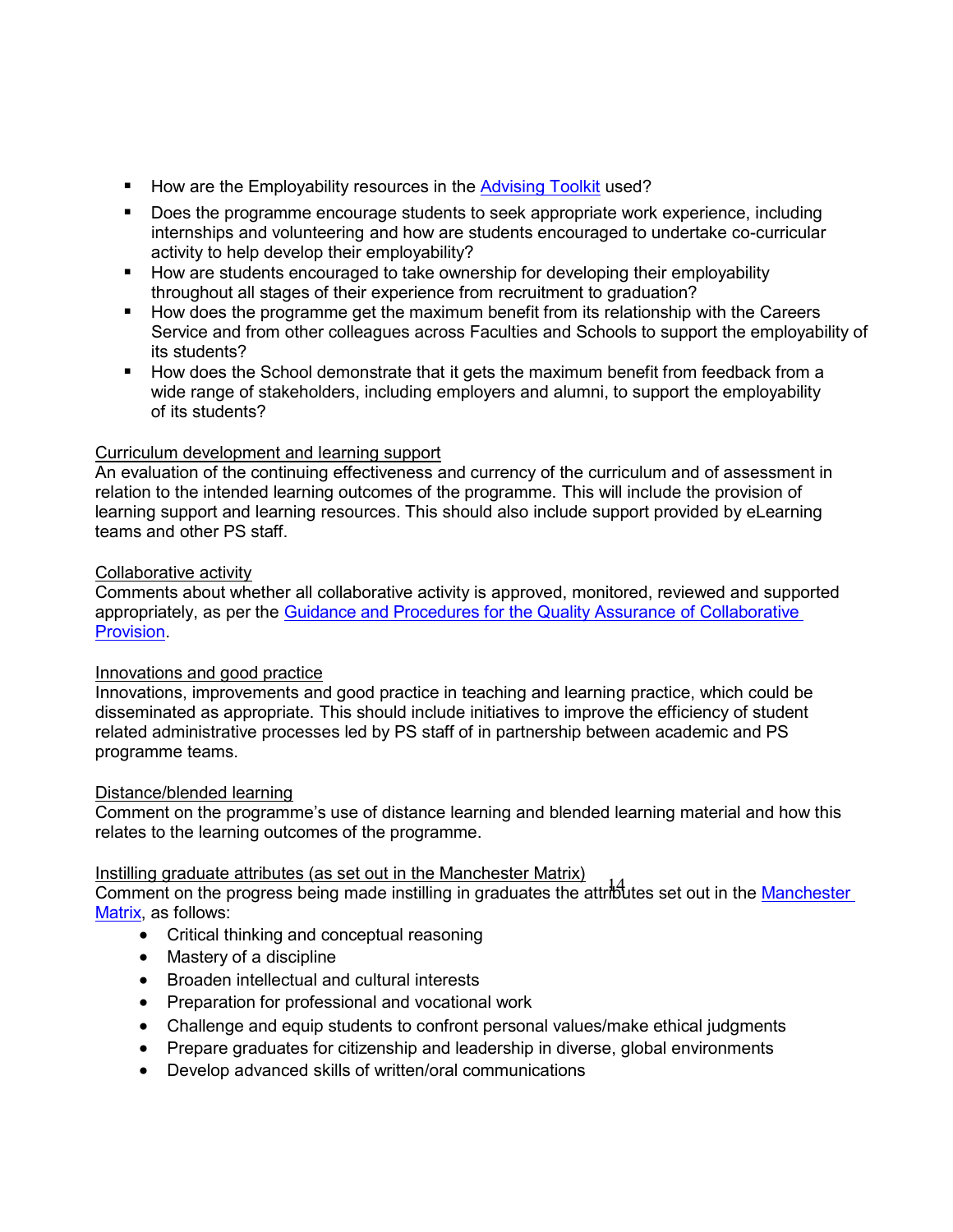• Promote equality and diversity

Personalised learning and the principles underpinning a Manchester undergraduate experience Comment on the implementation of the Policy on Personalised Learning for Students on Taught [Programmes](http://www.staffnet.manchester.ac.uk/tlso/policy-guidance/student-support-development/personalised-learning/) and the **Policy on Advising Taught Students**, referencing as appropriate the underpinning Guidance and Toolkit, and the role of the School/ Programme PS staff in the continual improvement of the student experience.

### Staff development

- Any staff development needs, including PS staff.
- Peer review consider how effective this has been throughout the year and whether it has identified programme or School-level themes or requirements.

## Support needs

Any support needs identified, e.g. IT, Library or Estates support.

## Continuous monitoring and quality procedures

- Comments on whether all necessary continuous monitoring has taken place for all programmes within the School, as per the requirements of the [University's Quality Framework.](http://www.staffnet.manchester.ac.uk/tlso/quality/)
- Comments on whether there are appropriate internal procedures in place within the School to ensure the function of the University's Quality [Framework](http://www.staffnet.manchester.ac.uk/tlso/quality/) and the [maintenance of](http://www.staffnet.manchester.ac.uk/tlso/quality/) quality and standards and to ensure compliance with the [University's](http://www.staffnet.manchester.ac.uk/tlso/policy-guidance/assessment/) Assessment Framework and the principles and policies within that.
- Schools are asked to reflect on their [risk registers a](http://www.staffnet.manchester.ac.uk/compliance-and-risk/risk-registers/)s part of the continuous monitoring process.

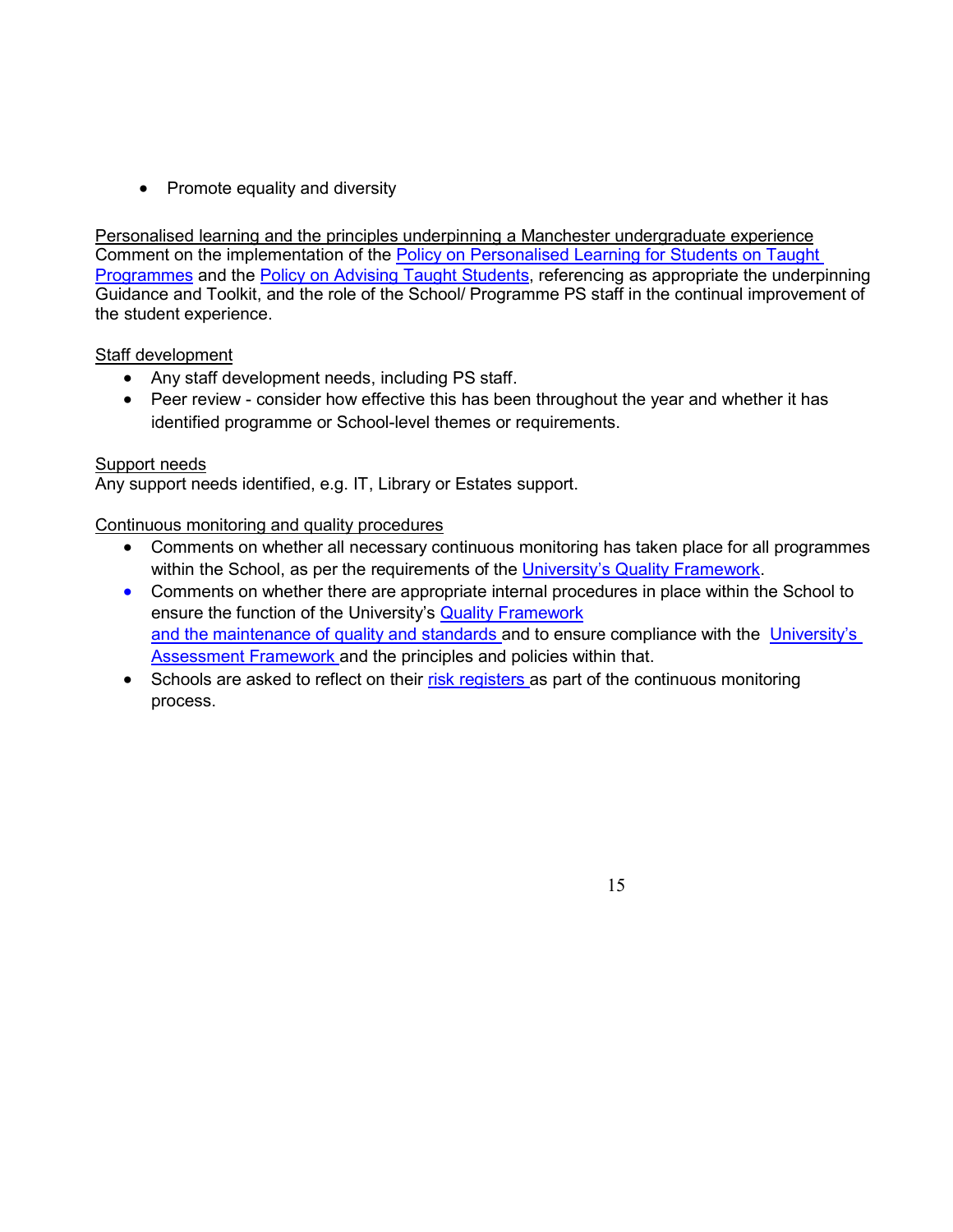## <span id="page-15-0"></span>**Appendix C: Continuous Monitoring: suggested checklist of evidence sources to be considered**

This Appendix lists sources of evidence that may inform the continuous monitoring exercise and, where appropriate, when it is made available.

| <b>Month</b> | <b>Activity/Source</b>                                                                         | <b>Provided by</b>                | <b>Relates to</b>                                                 |  |  |
|--------------|------------------------------------------------------------------------------------------------|-----------------------------------|-------------------------------------------------------------------|--|--|
| Jan          | Unit Survey data                                                                               | <b>TLSD</b>                       | Student satisfaction and<br>engagement,<br>responding to feedback |  |  |
| Mar          | Recruitment and admissions data<br>(may include entry qualifications,<br>tariff score reports) | <b>Planning Support</b><br>Office | Intake quality,<br>recruitment, attainment,<br><b>WP</b>          |  |  |
| May          | Non-continuation reports                                                                       | <b>Planning Support</b><br>Office | Retention, student<br>satisfaction and<br>engagement              |  |  |
| Jun          | Unit Survey data                                                                               | <b>TLSD</b>                       | Student satisfaction and<br>engagement,<br>responding to feedback |  |  |
| Jul          | PGT Experience Survey (PTES)<br>data                                                           | <b>TLSD</b>                       | Student satisfaction and<br>engagement,<br>responding to feedback |  |  |
| Aug          | National Student Survey (NSS) data                                                             | <b>TLSD</b>                       | Student satisfaction and<br>engagement,<br>responding to feedback |  |  |
|              | Destination of Leavers from Higher<br>Education (DLHE) data                                    | Careers                           | Employability                                                     |  |  |
| Sept         | National Student Survey 'open text'<br>student comments                                        | <b>TLSD</b>                       | Student satisfaction and<br>engagement,<br>responding to feedback |  |  |
| Oct          | <b>Student Experience Action Plans</b><br>(SEAPs)                                              | Schools                           | All T&L activity at all<br>levels                                 |  |  |
|              | <b>Collaborative Academic Adviser</b><br>Reports                                               | Schools                           | T&L activity at partner<br>institutions                           |  |  |
| Dec          | <b>HESA</b> return                                                                             | <b>Planning Support</b><br>Office | <b>Recruitment</b>                                                |  |  |

Other activities or information (continuous or potentially made available at any time)

| <b>Activity/Source</b>                 | <b>Provided by</b> | <b>Relates to</b>       |  |  |
|----------------------------------------|--------------------|-------------------------|--|--|
| <b>Staff Student Liaison Groups</b>    | Schools            | All T&L activity at all |  |  |
| minutes/actions, including comments on |                    | levels                  |  |  |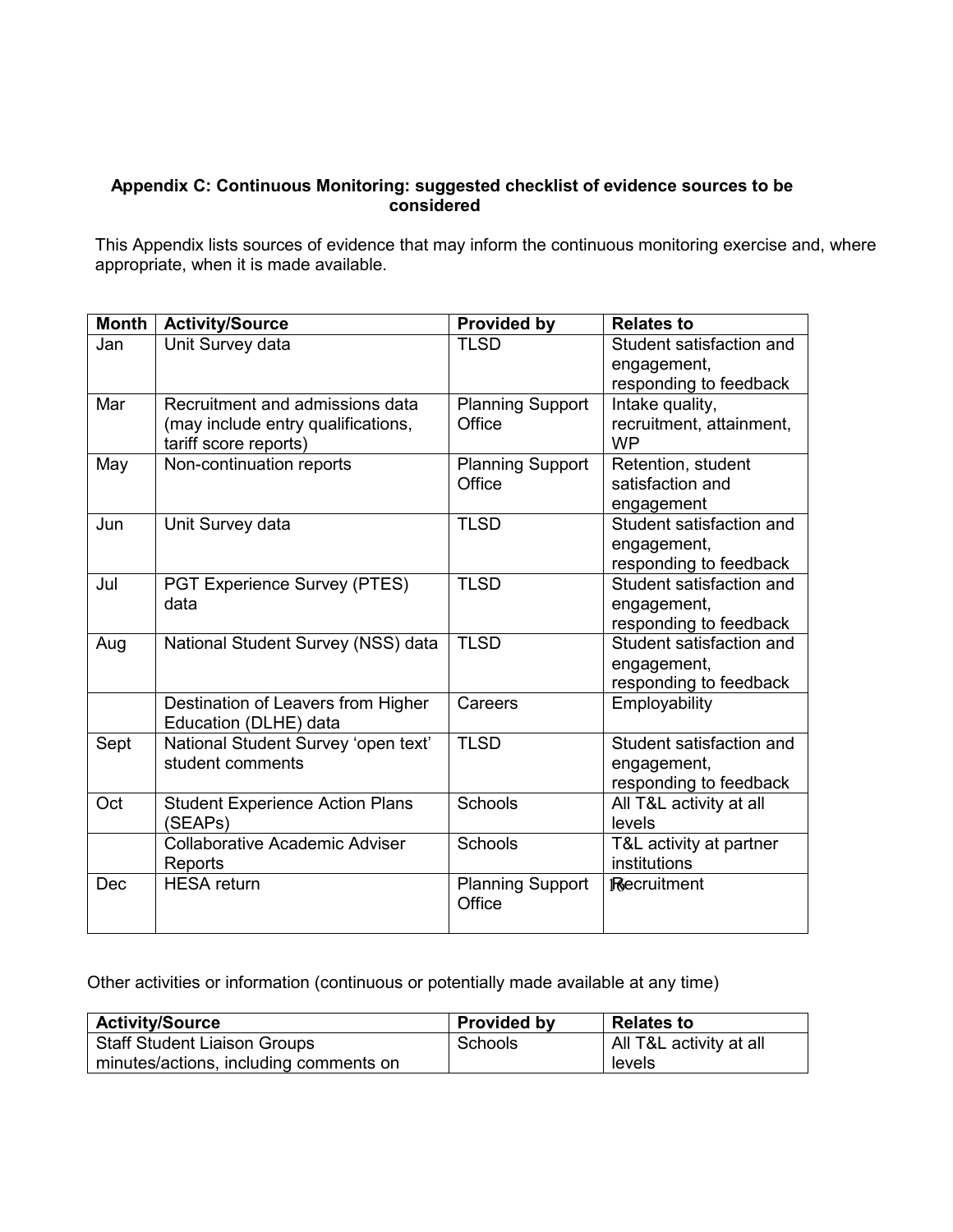| IT/Library/Estates facilities and services                                                                        |                                   |                                                                                              |
|-------------------------------------------------------------------------------------------------------------------|-----------------------------------|----------------------------------------------------------------------------------------------|
| School T&L Committee minutes/actions,<br>including comments on IT/Library/Estates<br>facilities and services      | Schools                           | All T&L activity at all<br>levels                                                            |
| Programme committee minutes/actions,<br>including comments on IT/Library/Estates<br>facilities and services       | Schools                           | All T&L activity at all<br>levels                                                            |
| Periodic Review reports and action plans                                                                          | <b>Schools</b>                    | All T&L activity at all<br>levels                                                            |
| Partner Periodic Review/Institutional Review<br>reports and action plans                                          | Schools                           | T&L activity at partner<br>institutions                                                      |
| League Tables                                                                                                     | <b>Planning Support</b><br>Office | Information, advice and<br>guidance to students,<br>published information                    |
| Programme/course unit proposals,<br>amendments and withdrawals                                                    | Schools                           | Curriculum/portfolio<br>development and<br>review, student<br>satisfaction and<br>engagement |
| External Examiners' reports and responses,<br><b>Examination Board minutes</b>                                    | <b>Schools</b>                    | All T&L activity at all<br>levels                                                            |
| Implementation plans for policies, procedures<br>and guidance                                                     | <b>TLSD</b>                       | Implementation of<br>policies and their impact                                               |
| Output from formal/informal appeals,<br>complaints and academic malpractice cases<br>at School and Faculty levels | <b>Schools/Faculties</b>          | All T&L activity at all<br>levels including<br>implementation of policy<br>and practice      |
| Evidence of participation in CHERIL-funded<br>projects and T&L showcases                                          | <b>TLSD/Faculties</b>             | Use of outcomes for<br>enhancement purposes                                                  |
| Output from the peer review of teaching                                                                           | Schools                           | Programme or School-<br>level themes or<br>requirements                                      |

17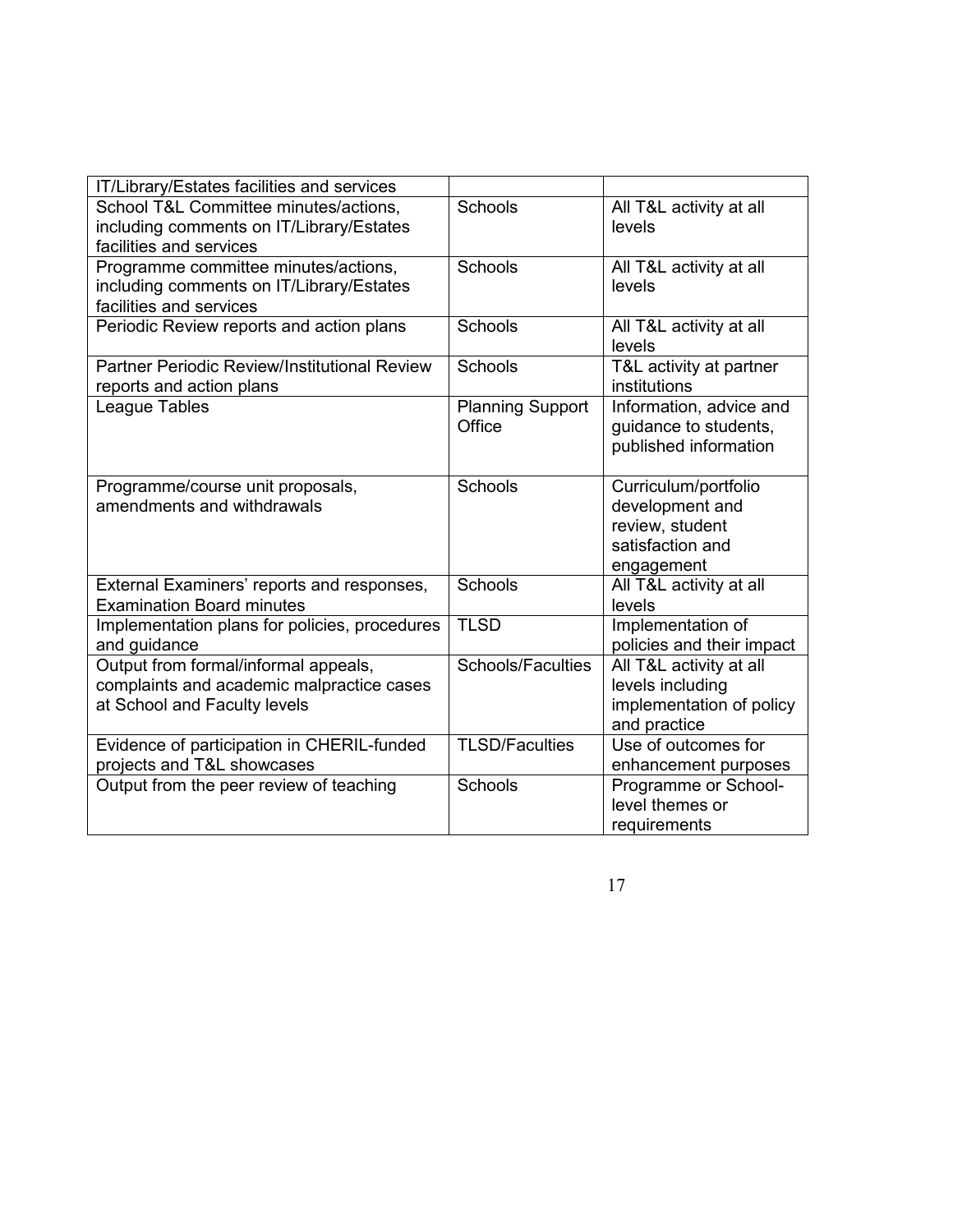## <span id="page-17-0"></span>**Appendix D: Annual Review of Teaching and Learning (ARTL) University report**

The ARTL University report is produced by the Head of TLSD and outlines:

- any specific issues arising from the operation of the procedures for programme approval, continuous monitoring, periodic review, institutional approval, collaborative review, and External Examiners (e.g. suggestions for the further development of the procedures);
- any issues of concern relating to quality and standards as discussed by the Teaching and Learning Group (TLG);
- any issues that the Teaching and Learning Management Group (TLMG) wishes to bring to the attention of the TLG;
- any issues ongoing from institutional reviews;
- developments as a result of, including ongoing or outstanding issues from, the previous meeting's action plan.

The University report has the following appendices:

**Appendix 1**: New Programme Approvals and Programme Amendments from the previous academic year

**Appendix 2**: Periodic reviews that took place during the previous academic year: list and main themes

**Appendix 3**: New partnerships approved via Institutional Approval during the previous academic year

**Appendix 4**: Partnerships reviewed via Collaborative Review during the previous academic year

**Appendix 5**: New policies approved by the Teaching and Learning Group during the previous academic year

postgraduate taught provision (based on reports received in the previous academic year) **Appendix 6**: Issues arising from External Examiner reports for undergraduate and

**Appendix 7**: Draft Action plan for the following academic year.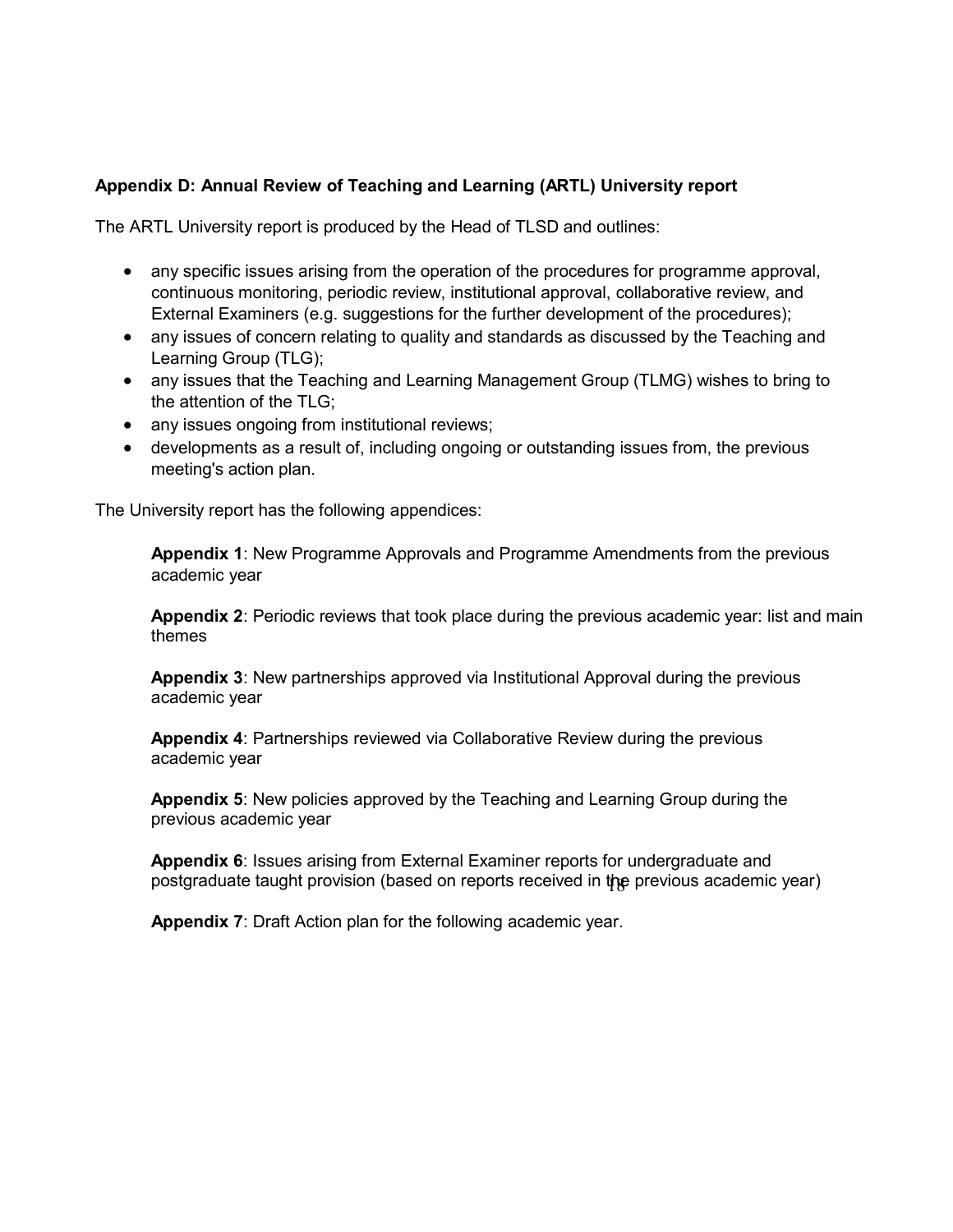# **Appendix E: Student Experience Action Plan (SEAP) template**

# The SEAP template can be downloaded from

<http://documents.manchester.ac.uk/display.aspx?DocID=32194> and must be completed by each School in the prescribed format (see illustration below).

| $\mathbf{1}$            |                           |                                                                                                   |                                                                                          |                                                                                              |        |         |                        |            |           |
|-------------------------|---------------------------|---------------------------------------------------------------------------------------------------|------------------------------------------------------------------------------------------|----------------------------------------------------------------------------------------------|--------|---------|------------------------|------------|-----------|
| $\overline{\mathbf{c}}$ |                           | <b>MANCHESTER</b>                                                                                 |                                                                                          |                                                                                              |        |         |                        |            |           |
| 3                       |                           |                                                                                                   |                                                                                          |                                                                                              |        |         |                        |            |           |
| 4                       |                           | The University of Manchester                                                                      |                                                                                          |                                                                                              |        |         |                        |            |           |
| 5                       |                           |                                                                                                   |                                                                                          |                                                                                              |        |         |                        |            |           |
| 6                       |                           | STUDENT EXPERIENCE ACTION PLAN 2016/17                                                            |                                                                                          |                                                                                              |        |         |                        |            |           |
| 7                       |                           |                                                                                                   |                                                                                          |                                                                                              |        |         |                        |            |           |
|                         |                           |                                                                                                   |                                                                                          |                                                                                              |        |         |                        |            |           |
| 8                       |                           | <b>School</b>                                                                                     |                                                                                          |                                                                                              |        |         |                        |            |           |
| $\overline{9}$          |                           | <b>Contact name</b>                                                                               |                                                                                          |                                                                                              |        |         |                        |            |           |
| 10                      |                           | <b>Contact details</b>                                                                            |                                                                                          |                                                                                              |        |         |                        |            |           |
| 11                      |                           | <b>Date of Submission</b>                                                                         |                                                                                          |                                                                                              |        |         |                        |            |           |
| 12                      |                           | Date and method of distribution to staff                                                          | [Overtype: for example via School T&L Committees, School Board, website etc]             |                                                                                              |        |         |                        |            |           |
| 13                      |                           | Date and method of distribution to students [Overtype: for example via SSLC, Forums, website etc] |                                                                                          |                                                                                              |        |         |                        |            |           |
| 14                      |                           | Key for the lead responsibility                                                                   | [Overtype: for example DoTL = Director of Teaching & Learning, HoS = Head of School etc] |                                                                                              |        |         |                        |            |           |
| 15                      |                           |                                                                                                   |                                                                                          |                                                                                              |        |         |                        |            |           |
| 16                      |                           |                                                                                                   |                                                                                          |                                                                                              |        |         |                        |            |           |
| 17                      |                           |                                                                                                   |                                                                                          | <b>RAG</b> rating definition [Column H]                                                      |        |         |                        |            |           |
| 18                      |                           |                                                                                                   |                                                                                          | R = Red - Problematic, high risk; A = Amber - Mixed, medium risk; G = Green - Good, low risk |        |         |                        |            |           |
|                         |                           | 19 Overall SMART Objective or Theme [Overtype brief description here                              |                                                                                          |                                                                                              |        |         |                        |            |           |
|                         |                           | Item Description of supporting Action/Activity and Deliverables                                   |                                                                                          | <b>Impact on Student</b>                                                                     | Target | Person  | Progress Update        | <b>RAG</b> | Completed |
|                         |                           | Source of and/or Drivers for it                                                                   |                                                                                          | <b>Experience and how</b>                                                                    | Date   | respons | or Final Evaluation    | rating     | (Yes/No)  |
| 20                      |                           |                                                                                                   |                                                                                          | this is measured                                                                             |        | ible    |                        |            |           |
|                         | 1.1                       |                                                                                                   |                                                                                          |                                                                                              |        |         |                        |            |           |
|                         |                           |                                                                                                   |                                                                                          |                                                                                              |        |         |                        |            |           |
|                         |                           |                                                                                                   |                                                                                          |                                                                                              |        |         |                        |            |           |
| 21                      |                           |                                                                                                   |                                                                                          |                                                                                              |        |         |                        |            |           |
|                         |                           |                                                                                                   |                                                                                          |                                                                                              |        |         |                        |            |           |
|                         |                           |                                                                                                   |                                                                                          |                                                                                              |        |         |                        |            |           |
|                         |                           |                                                                                                   |                                                                                          |                                                                                              |        |         |                        |            |           |
| 22                      |                           |                                                                                                   |                                                                                          |                                                                                              |        |         |                        |            |           |
|                         |                           |                                                                                                   |                                                                                          |                                                                                              |        |         |                        |            |           |
|                         |                           |                                                                                                   |                                                                                          |                                                                                              |        |         |                        |            |           |
| 23                      |                           |                                                                                                   |                                                                                          |                                                                                              |        |         |                        |            |           |
|                         |                           |                                                                                                   |                                                                                          |                                                                                              |        |         |                        |            |           |
|                         |                           |                                                                                                   |                                                                                          |                                                                                              |        |         |                        |            |           |
| 24                      |                           |                                                                                                   |                                                                                          |                                                                                              |        |         |                        |            |           |
|                         |                           |                                                                                                   |                                                                                          |                                                                                              |        |         |                        |            |           |
|                         |                           |                                                                                                   |                                                                                          |                                                                                              |        |         |                        |            |           |
| 25                      |                           |                                                                                                   |                                                                                          |                                                                                              |        |         |                        |            |           |
| 26                      |                           |                                                                                                   |                                                                                          |                                                                                              |        |         |                        |            |           |
| 27                      |                           |                                                                                                   |                                                                                          |                                                                                              |        |         |                        |            |           |
|                         |                           | 28 Overall SMART Objective or Theme [Overtype brief description here                              |                                                                                          | $\mathbf{I}$                                                                                 |        |         |                        |            |           |
|                         | <b>Item</b>               | Description of supporting Action/Activity and Deliverables                                        |                                                                                          | <b>Impact on Student</b>                                                                     | Target | Person  | <b>Progress Update</b> | RAG        | Completed |
|                         |                           | Source of and/or Drivers for it                                                                   |                                                                                          | <b>Experience and how</b>                                                                    | Date   | respons | or Final Evaluation    | rating     | (Yes/No)  |
| 29                      |                           |                                                                                                   |                                                                                          | this is measured                                                                             |        | ible    |                        |            |           |
|                         | 2.1                       |                                                                                                   |                                                                                          |                                                                                              |        |         |                        |            |           |
|                         |                           |                                                                                                   |                                                                                          |                                                                                              |        |         |                        |            |           |
|                         |                           |                                                                                                   |                                                                                          |                                                                                              |        |         |                        |            |           |
|                         | $M \leftarrow P$ <b>N</b> | User Guide<br>SEAP 2016-17                                                                        | Completed Actions<br>行                                                                   |                                                                                              |        |         |                        |            |           |
|                         | Ready                     |                                                                                                   |                                                                                          |                                                                                              |        |         |                        |            |           |
|                         |                           |                                                                                                   |                                                                                          |                                                                                              |        |         |                        |            |           |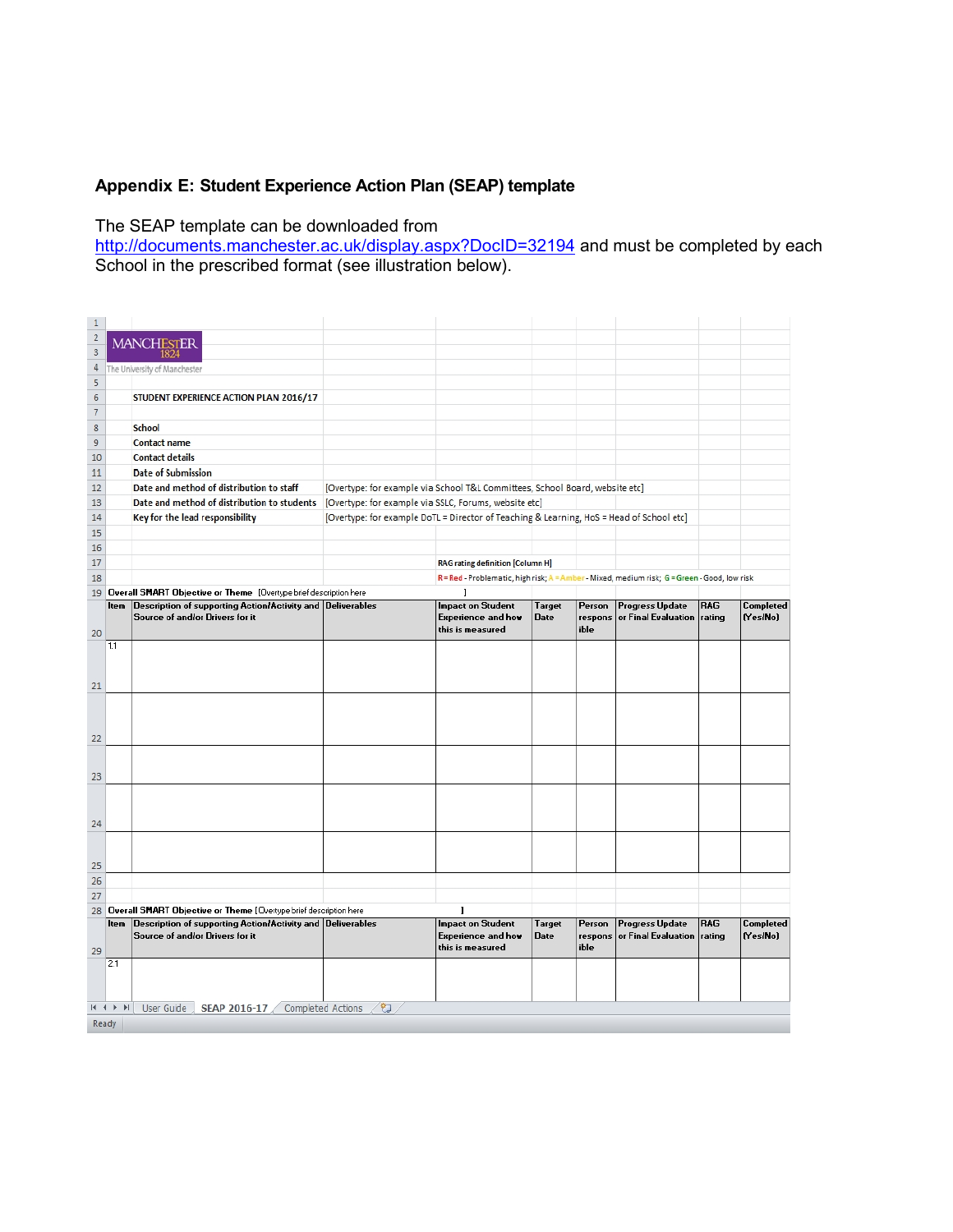Fields in the SEAP template should be completed as follows:

### *Overall SMART objective or theme*

State the overarching SMART (specific, measurable, achievable, realistic and time-bound) T&L objective, e.g. *"improve NSS Q22 by 2% by 2020".*

### *Item*

In numerical format x.y where 'x' relates to the number of the SMART objective and 'y' relates to the number of the specific action e.g. *"1.2".*

### *Description of supporting Action/Activity and Source of and/or Drivers for it*

Describe the action you are taking to contribute to the delivery of the SMART objective. Has it come about as a result of a specific piece of work, student feedback, etc., and are there any specific drivers for doing it, over and above meeting the objective, e.g. *"Ask students to chair and administer Staff:Student Liaison Committees. Action taken to address concerns raised by students about their non-engagement at SSLC meetings".*

### *Deliverables*

What will be achieved as a result of carrying out this action?, e.g. *"Students chaired SSLCs with effect from March 2017".*

### *Impact on student experience and how this is measured*

What will be the measurable impact on the student experience as a result of delivering the action?, e.g. *"Students will feel greater engagement in the SSLC process and be encouraged to contribute and air their views in that forum as a result"* measured through discussion recorded in notes.

# *Target date*

When will the action be completed by?

### *Person responsible*

Who is responsible for ensuring the action has been completed?, e.g. "*Director of T&L".*

20

# *Progress Update or Final Evaluation*

Either: what progress has been made on delivering the action

Or: if the action has been delivered was this achieved as planned, and was the outcome what was expected?

Include dates of meetings and details of how students are engaged in the reflection and planning process.

# *RAG rating*

Enter R, A or G depending on whether the action is colour-coded as Red (progress is